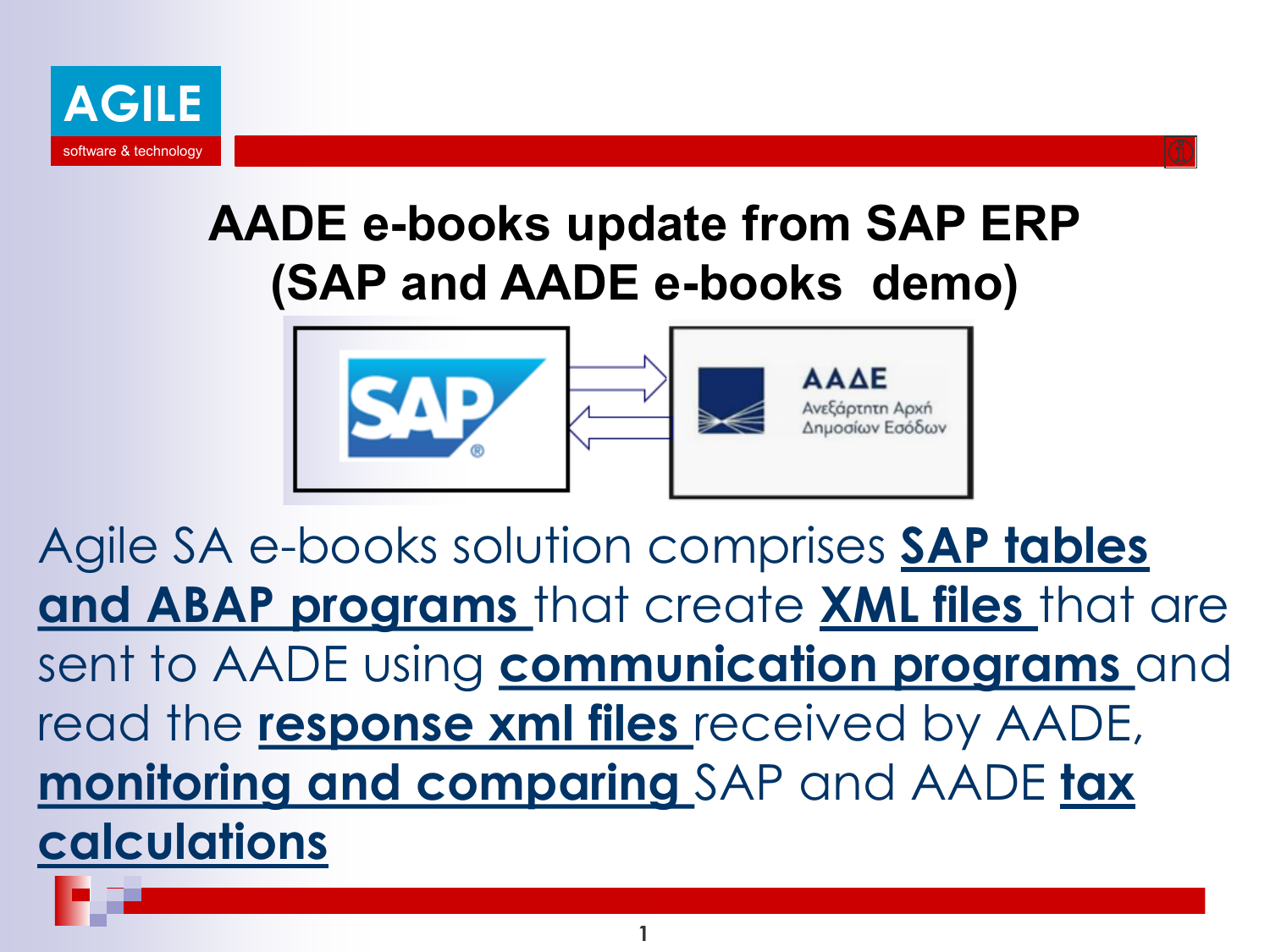



Agile SA solution comprise a **SAP part** (tables and ABAP programs) and a **middleware part** (communication c# program) and a **set of folders**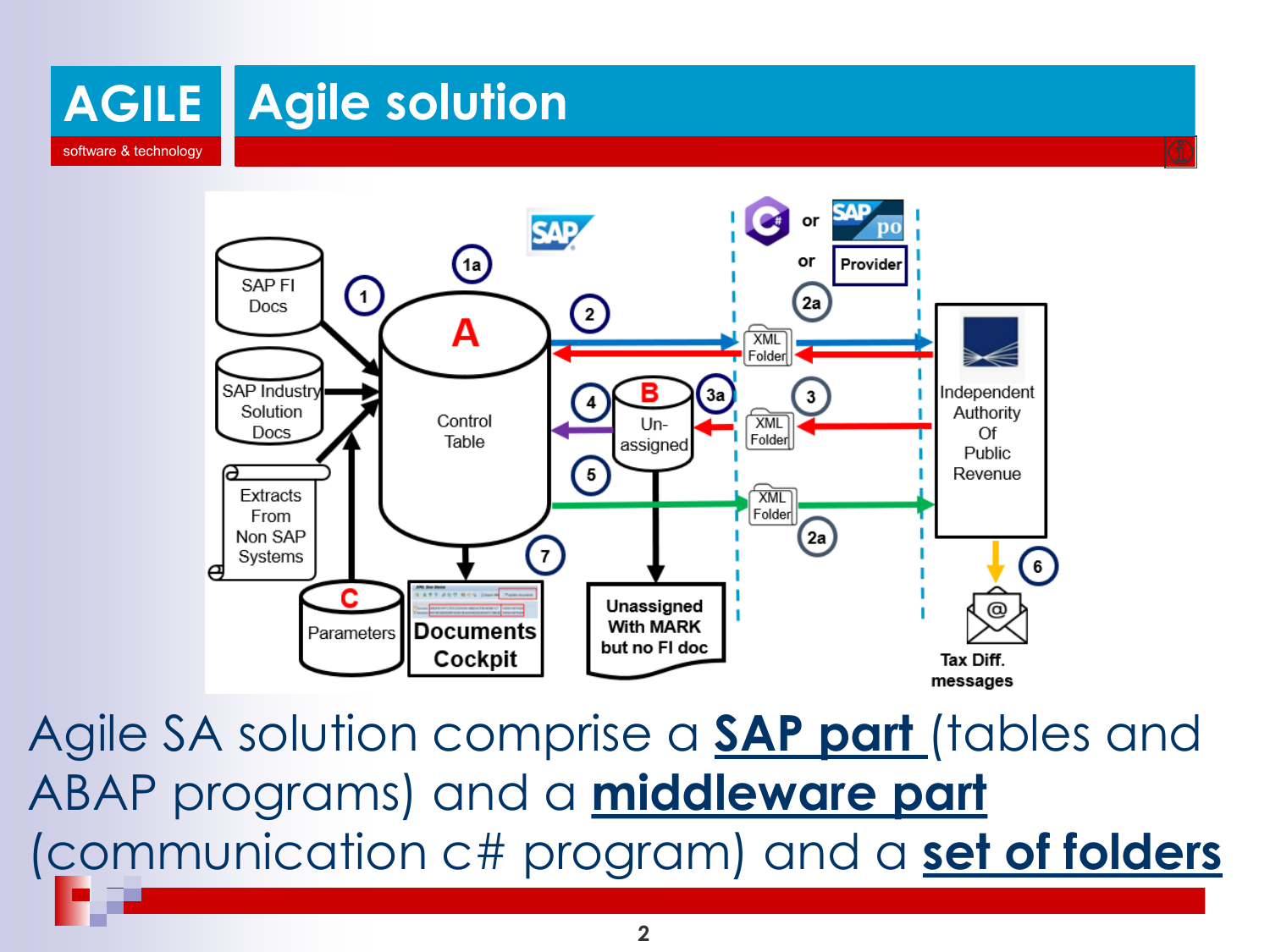

**XML files** are sent to AADE using **5 APIs** (3 POST and 2 GET)and posted in IAPR **cloud** platform maintaining 2 **e-books (analytical and Summary)**  for each company in order to cross check **tax obligations shown in Summary Book**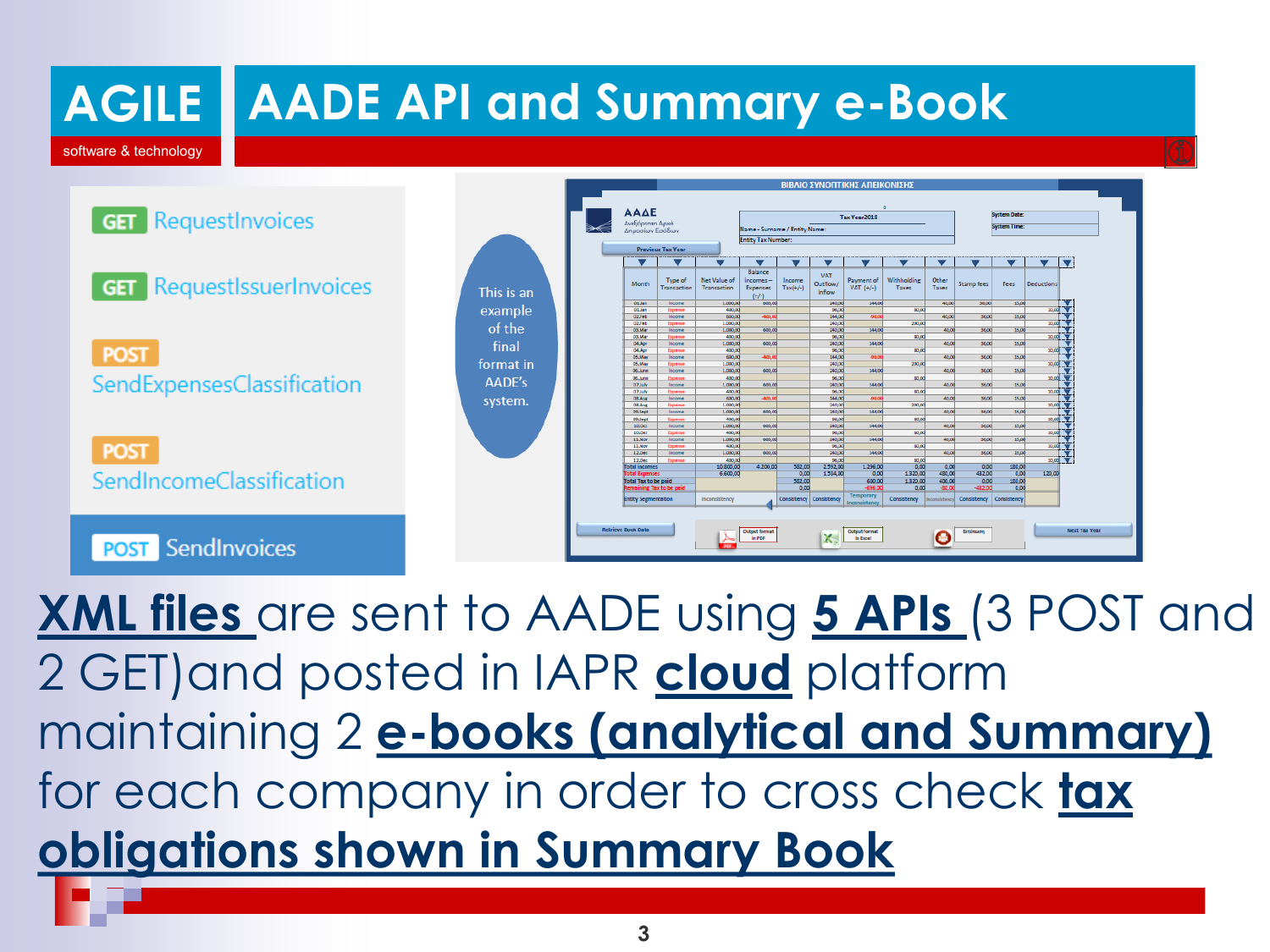#### **AGILE** software & technology **Data to be exchanged and monitored**



## Data are exchanged using XML files that are stored in a set of folders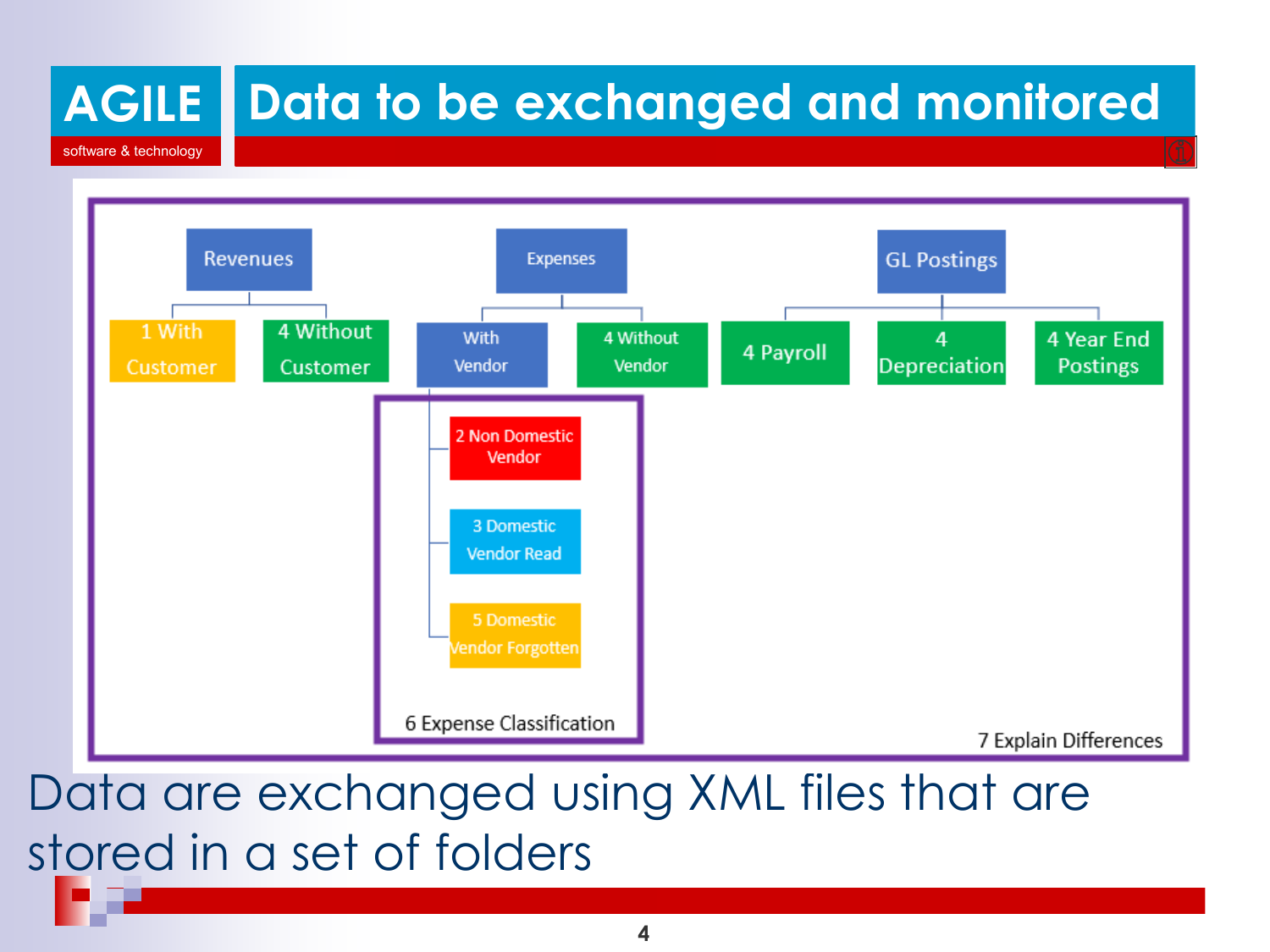

- ➢ **Revenue with Customer** (Sales Invoices are posted to Control table reading FI doc, create XML file, sent to AADE including revenue classification, receiving response with MARK and UID)
- ➢ **Non Domestic Vendor Expenses** (Purchases Invoice posted to Control table reading FI doc, create XML file sent to AADE including expense classification receiving response with MARK and UID)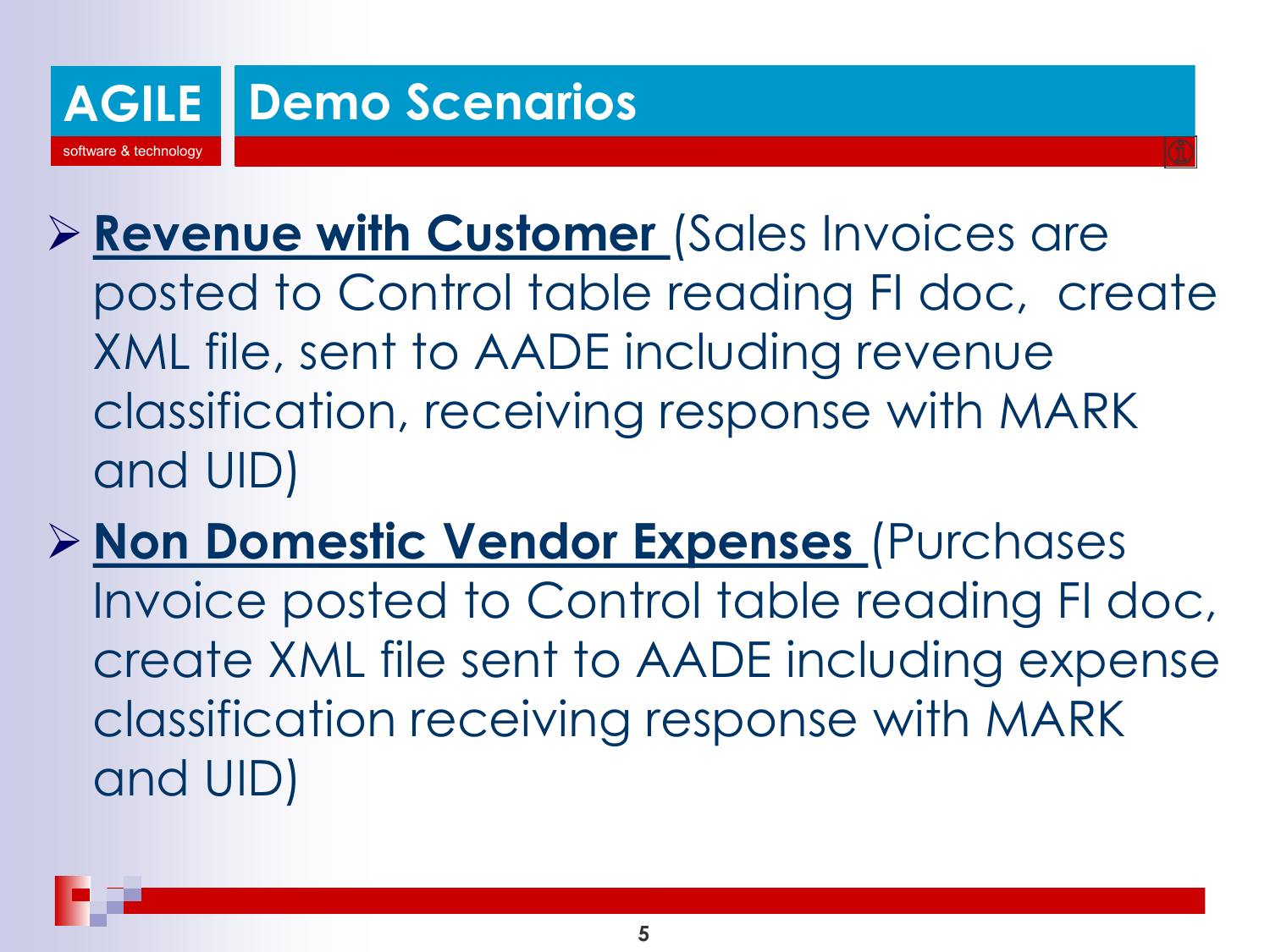

- ➢ **Domestic Vendor Expenses** (Purchases Invoice posted to Control table reading FI doc, request XML file from AADE, post to unassigned table, assign to control table, create XML file for expense classification and send to AADE receiving response with classification MARK)
- ➢ **Non Mirror Revenue without Customer** (FI GL documents posted summarized to Control table, create XML file sent to AADE including revenue classification, receiving response with MARK)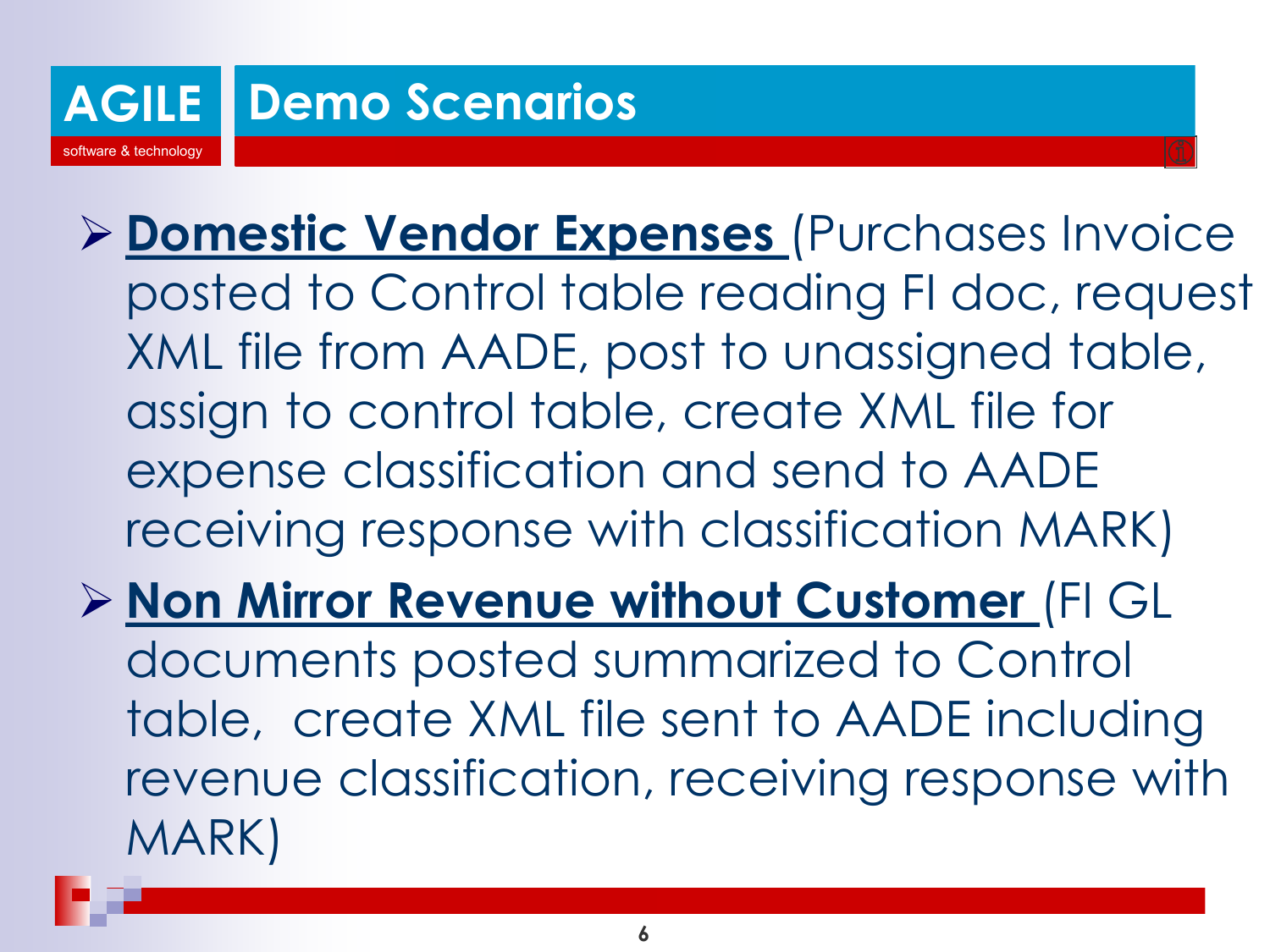

Agile SA **Communication programs recognize XML files collected** in "Folder to Send" by company, type etc and send them to AADE platform and **stores responses** properly to "Folder to Receive" to be read by by ABAP programs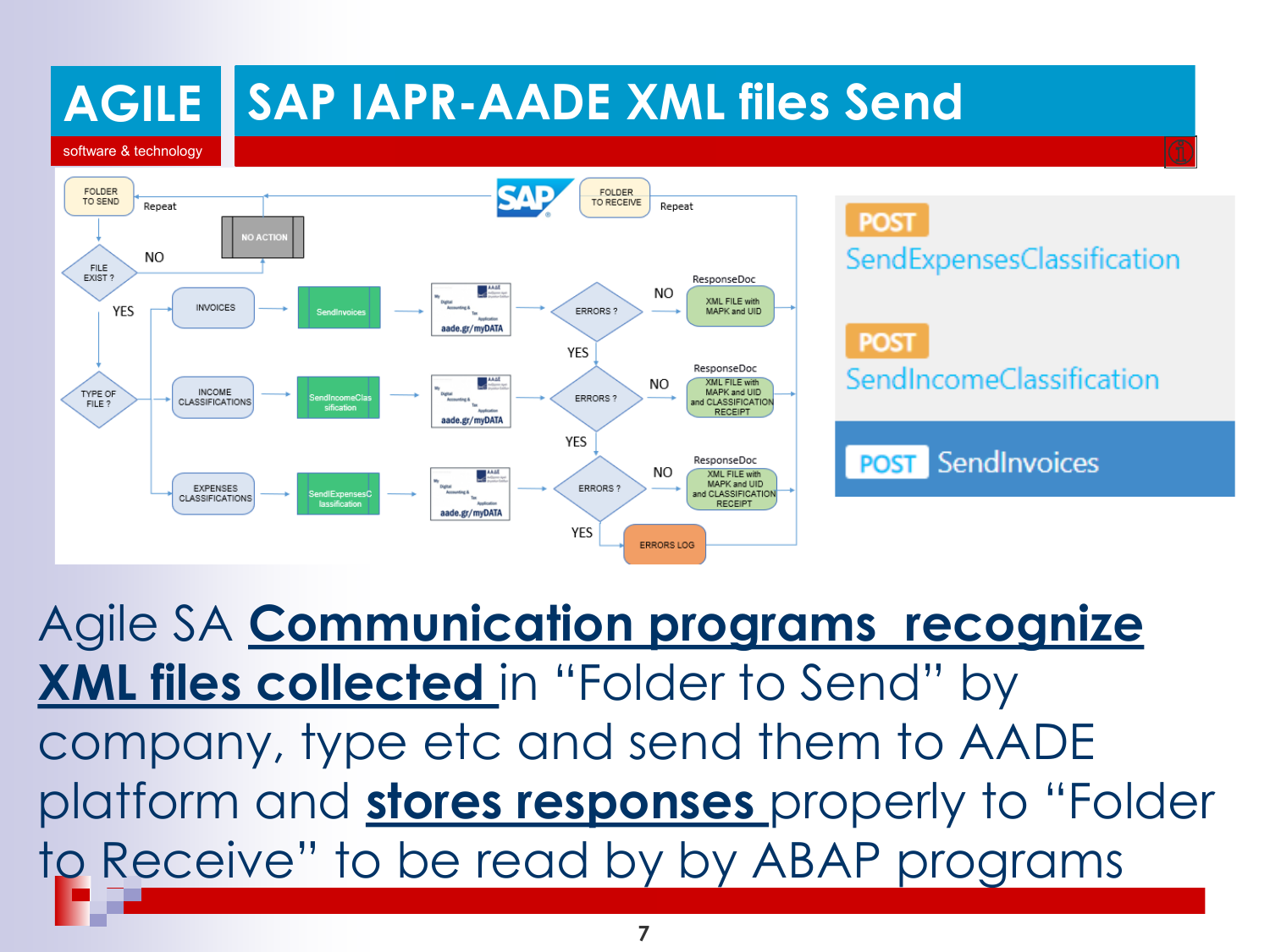

Agile SA **Communication programs recognize**  XML response files received and save them properly in "Folder to Receive" in order to be read by company, type etc. by ABAP programs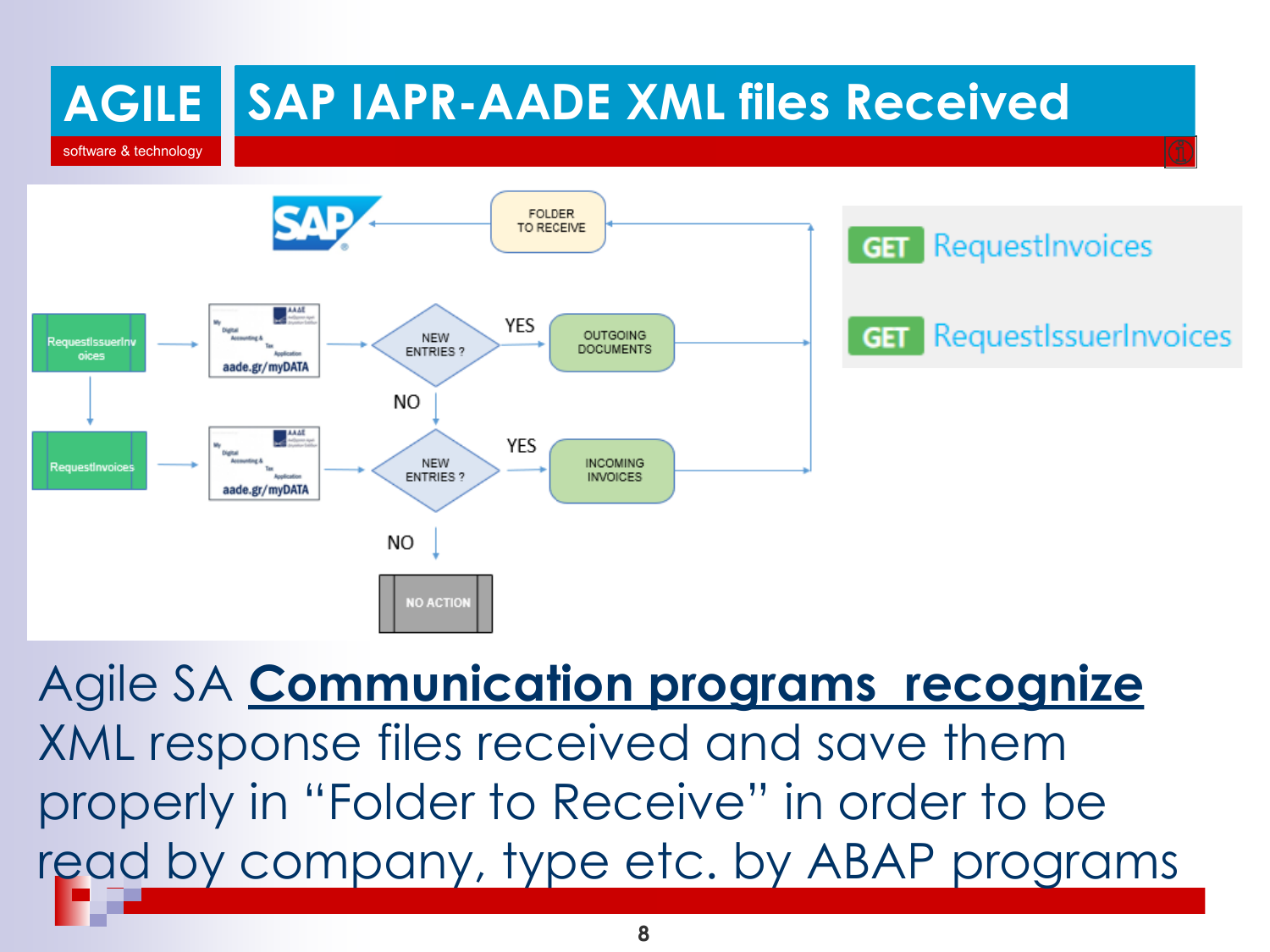# **AGILE SendInvoice (Customer Invoice)**

software & technology

**DBH90 X 电高义用重要用** C:\Users\dxgiannakis\Desktop\C#\1\_SendInvoices\_success.xml



Sales Invoice mainly posted to FI from SD. XML file may have more than one invoices. One Income Classification is assigned to each line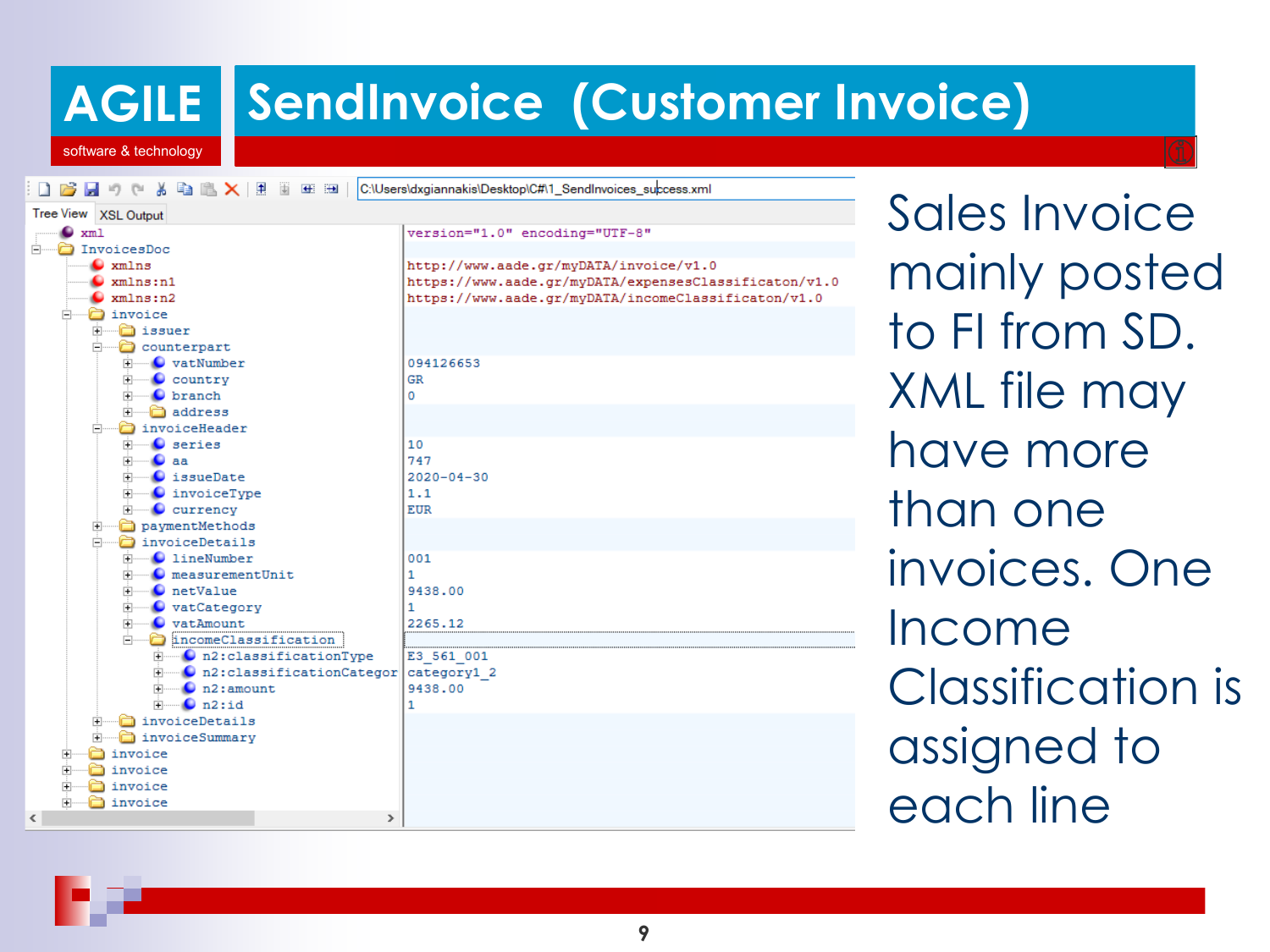### **Sendnvoice (Foreign Vendor Inv.)**

software & technology

| <b>File</b><br>Edit<br>view insert window<br>Help |                                              |
|---------------------------------------------------|----------------------------------------------|
| <b>D 23 日 9 (- * 4) 4 大 1 田 田 田 1 1</b>           | C:\Users\dxgiannakis\Desktop\C#\3_8000_20200 |
| Tree View XSL Output                              |                                              |
| $\bullet$ xml                                     | version="1.0" encoding="UTF-                 |
| InvoicesDoc                                       |                                              |
| $\bullet$ xmlns                                   | http://www.aade.gr/myDATA/im                 |
| $\blacksquare$ xmlns:n1                           | https://www.aade.gr/myDATA/6                 |
| $\bullet$ xmlns:n2                                | https://www.aade.gr/myDATA/6                 |
| $\Box$ invoice                                    |                                              |
| <b>E</b> issuer                                   |                                              |
| i vatNumber                                       | IT100386209                                  |
| $\Box$ $\Box$ country                             | IT                                           |
| $\blacksquare$ branch                             | 0                                            |
| $\Box$ $\Box$ name                                | GUALA CLOSURES S.p.A.                        |
| <b>i</b> address                                  |                                              |
| Female counterpart                                |                                              |
| <b>A</b> invoiceHeader                            |                                              |
| मे <del>ं तो</del> invoiceDetails                 |                                              |
| <b>E invoiceDetails</b>                           |                                              |
| <b>D</b> lineNumber                               | 2                                            |
| $\Box$ quantity                                   | 280000,000                                   |
| <b>Fig. C</b> measurementUnit                     | 1.                                           |
| <b>Figure</b> netValue                            | 6496.00                                      |
| <b>E</b> vatCategory                              | 7                                            |
| <b>Election</b> vatAmount                         | 0.00                                         |
| watExemptionCategory                              |                                              |
| <b>Election</b> expensesClassification            |                                              |
| i C n1: classificationType                        | E3 302 003                                   |
| Fig. 0 n1: classificationCategor                  | category2 2                                  |
| $\blacksquare$ n1: amount                         | 6496.00                                      |
| $\Box$ O n1:id                                    | 2                                            |
| expensesClassification                            |                                              |
| $\Box$ $\Box$ n1: classificationType              | VAT 364                                      |
| F 0 n1: classification Categor   category2 2      |                                              |
| <b>E</b> n1:amount                                | 6496.00                                      |
|                                                   | 2                                            |
| invoiceSummary                                    |                                              |
|                                                   |                                              |

Purchases Invoice mainly posted to FI from MM. XML file may have more than invoices. Two Expenses Classification (for account and VAT) are assigned to each line. If accepted the response file comprises MARK and UID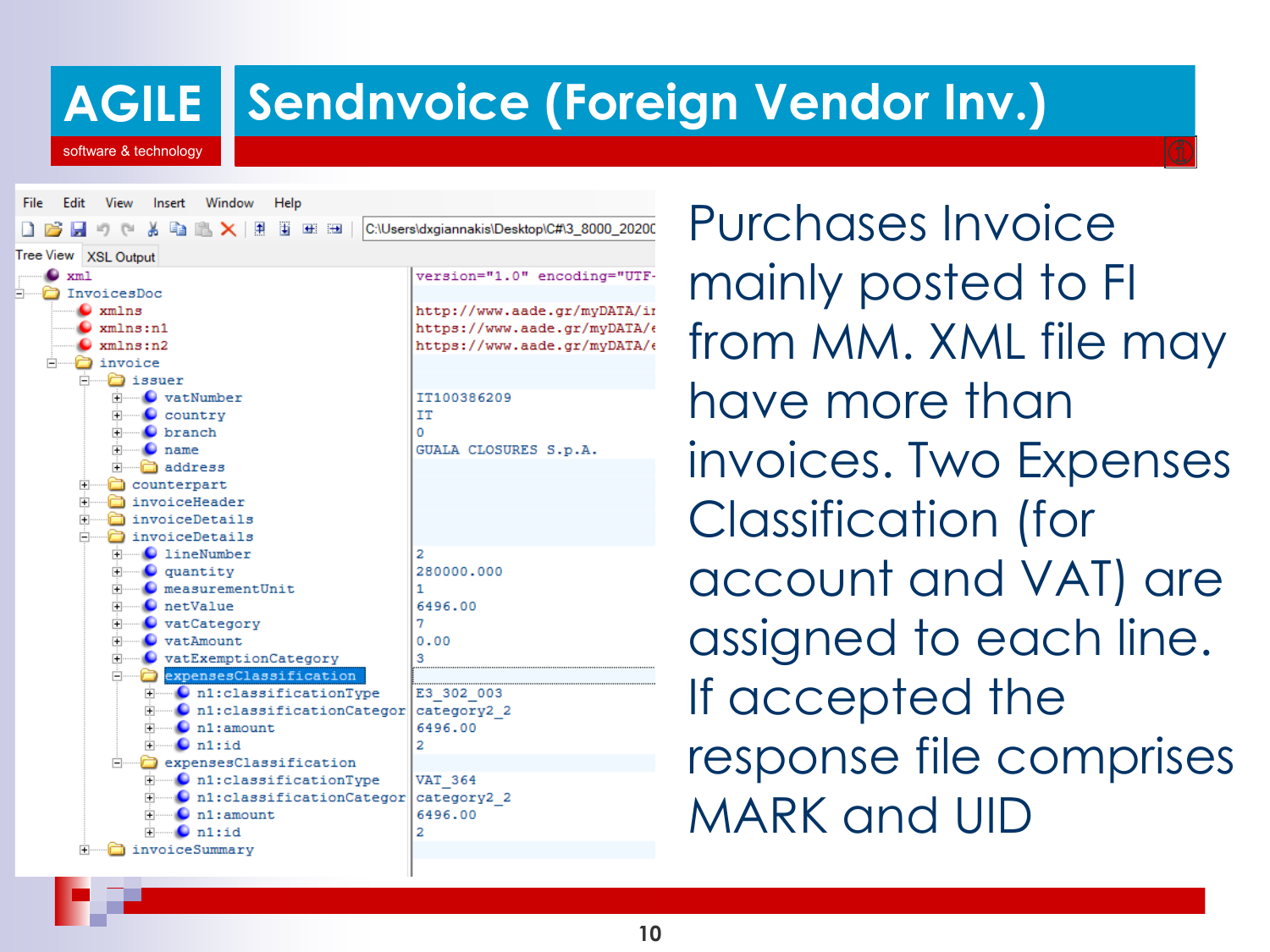### **RequestInvoice (Greek Vendor Inv.)**

software & technology

File -Edit View Insert Window Help C:\Users\dxgiannakis\Desktop\C#\2\_GR02\_20200901\_131433\_Reqi Domestic y in 高×車 **T** E E Tree View XSL Output  $\bullet$  xml version="1.0" encoding="utf-8" Purchases RequestedDoc  $\bullet$  xmlns: icls https://www.aade.gr/myDATA/incomeClassifi  $\blacksquare$  xmlns:ecls https://www.aade.gr/myDATA/expensesClassi Invoice mainly  $\bullet$  xmlns http://www.aade.gr/mvDATA/invoice/v1.0 invoicesDoc invoice posted to FI from  $\bullet$  uid 48F67BB5F8086FFBC340CB24FA59101A520D75AD 400000019695230  $\bullet$  mark issuer MM. XML file may  $\bullet$  vatNumber 160458882  $\bullet$  country GR  $\Omega$ **O** branch □ counterpart have more than **Fig. O** vatNumber 148671186 GR  $\Box$   $\Box$  country  $\overline{+}$  O branch  $\Omega$ one invoices. It **i** address invoiceHeader paymentMethods has Vendor's invoiceDetails **O** lineNumber 1 O measurementUnit  $\mathbf{1}$ income 14 O netValue **O** vatCategory 1 3.36  $\bullet$  vatAmount Classification per incomeClassification invoiceSummary d invoice each lineinvoice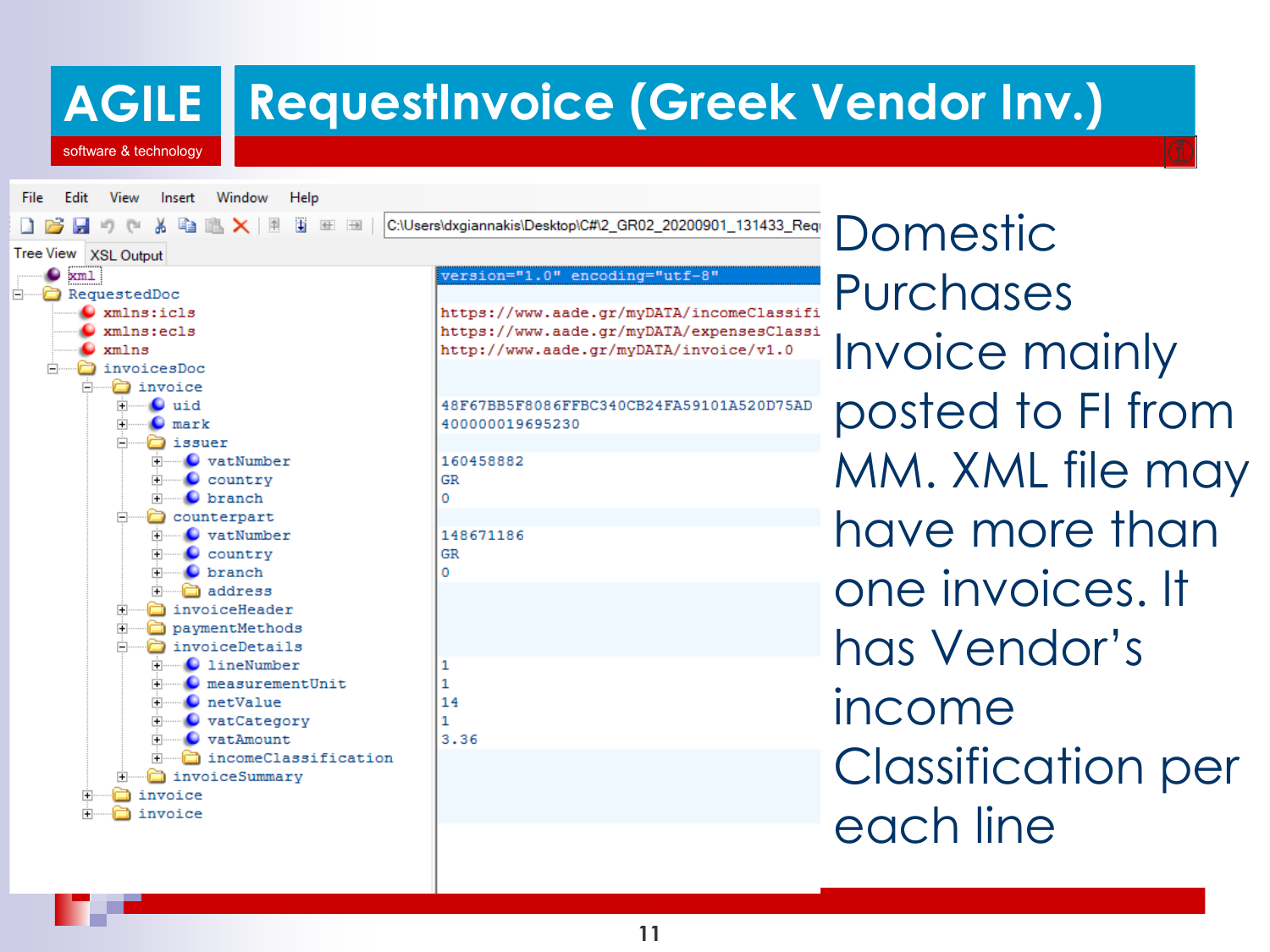#### **AGILE Send Exp. Classif. (Greek Vendor Inv.)**

software & technology

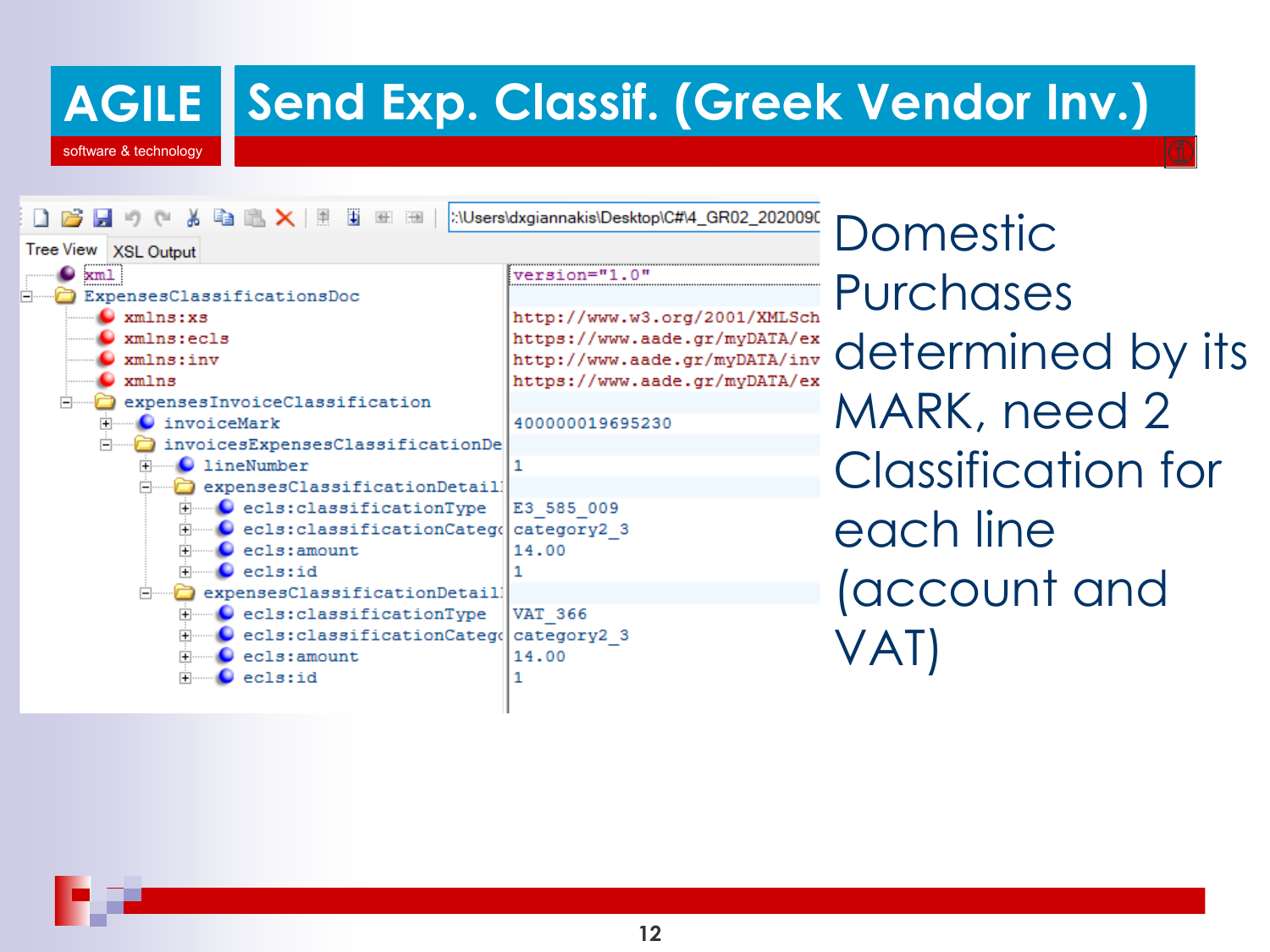software & technology

### **Non Mirror Retail Revenue**

File Edit View Insert Window Help 自己日のか 目目 C:\Users\dxgiannakis\Desktop\C#\5\_lianiko\_esodo.xml  $\times$   $\overline{4}$ **THE REAL** Tree View XSL Output Figure InvoicesDoc http://www.aade.gr/myDATA/invoice  $\Box$  xmlns xmlns:xsi xmlns:N1 122690229 xsi:schemaLocation **GR** invoice  $\Omega$ 白……∩ issuer O vatNumber  $\bullet$  country **O** branch 100,00 invoiceHeader paymentMethods  $24.00$ **Electrical invoiceDetails O**lineNumber O netValue **O** vatCategory 100.00 24.00 **O** vatAmount  $0.00$ ⊪**na incomeClassification** invoiceSummary  $0.00$  $0.00$ C totalNetValue  $0.00$ C totalVatAmount C totalWithheldAmount  $0.00$ 124.00 C totalFeesAmount C totalStampDutyAmount C totalOtherTaxesAmount E3 561 003 C totalDeductionsAmount category1 1 C totalGrossValue 100.00 incomeClassification **Decombination** DN1: classification Type Mi:classificationCategor **E** N1:amount

Non Mirror documents do not have counterpart and, need 1 Classification for each line for revenues and 2 Classification for each line for expenses. They are posted summarized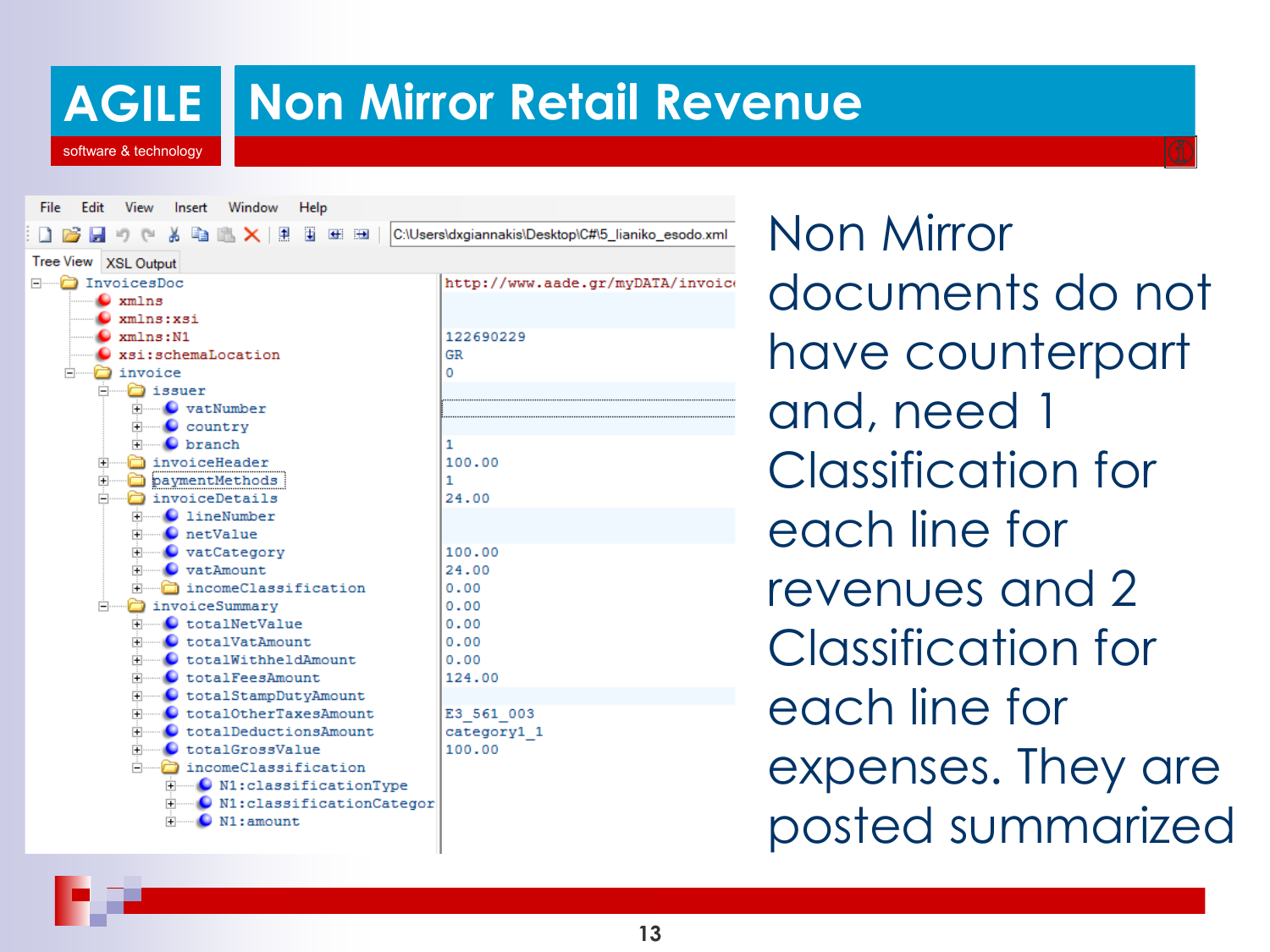#### **AGILE Sendnvoice (Foreign Vendor Inv.)**

software & technology

| $\triangleright$ $\blacksquare$ $\triangleright$ $\triangleright$ $\triangleright$ $\blacksquare$ $\blacktriangleright$ $\blacksquare$ $\blacktriangleright$ $\blacksquare$<br>→ → → | C:\Users\dxqiannakis\Desktop\C#\1_SendInvoices_success_Respons |
|--------------------------------------------------------------------------------------------------------------------------------------------------------------------------------------|----------------------------------------------------------------|
| Tree View XSL Output                                                                                                                                                                 |                                                                |
| xml                                                                                                                                                                                  | version="1.0" encoding="utf-8"                                 |
| ResponseDoc                                                                                                                                                                          |                                                                |
| xmlns:xsi                                                                                                                                                                            | http://www.w3.org/2001/XMLSchema-instance                      |
| xmlns:xsd                                                                                                                                                                            | http://www.w3.org/2001/XMLSchema                               |
| ⊟<br>response                                                                                                                                                                        |                                                                |
| index                                                                                                                                                                                |                                                                |
| invoiceUid                                                                                                                                                                           | 7322E4762BD70C5BF956E70C93B4814D5CE16468                       |
| invoiceMark                                                                                                                                                                          | 400000017770208                                                |
| statusCode                                                                                                                                                                           | Success                                                        |
| response<br>$\overline{+}$                                                                                                                                                           |                                                                |
| $\overline{+}$<br>response                                                                                                                                                           |                                                                |
| $\overline{+}$<br>response                                                                                                                                                           |                                                                |
| response                                                                                                                                                                             |                                                                |
|                                                                                                                                                                                      |                                                                |

| 一脚<br>$\Box$ $\bigtriangledown$ $\blacksquare$ $\cup$ $\circ$ $\Downarrow$ $\blacksquare$ $\blacksquare$ $\times$ $\parallel$<br>单<br>$\leftarrow$ $\rightarrow$ | C:\Users\dxqiannakis\Desktop\C#\4 GR02 20200\ |
|------------------------------------------------------------------------------------------------------------------------------------------------------------------|-----------------------------------------------|
| Tree View   XSL Output                                                                                                                                           |                                               |
| xm1                                                                                                                                                              | version="1.0" encoding="utf-8                 |
| ResponseDoc<br>-                                                                                                                                                 |                                               |
| xmlns:xsi                                                                                                                                                        | http://www.w3.org/2001/XMLSch                 |
| xmlns:xsd                                                                                                                                                        | http://www.w3.org/2001/XMLSch                 |
| response                                                                                                                                                         |                                               |
| index                                                                                                                                                            |                                               |
| classificationMark<br>$\overline{+}$                                                                                                                             | 400000019698018                               |
| statusCode                                                                                                                                                       | Success                                       |
|                                                                                                                                                                  |                                               |

If data delivered to AADE using the sendinvoices or method are accepted the response file gives Invoice MARK and UID. The method sendexpensesclassifi cation also gives a Classification MARK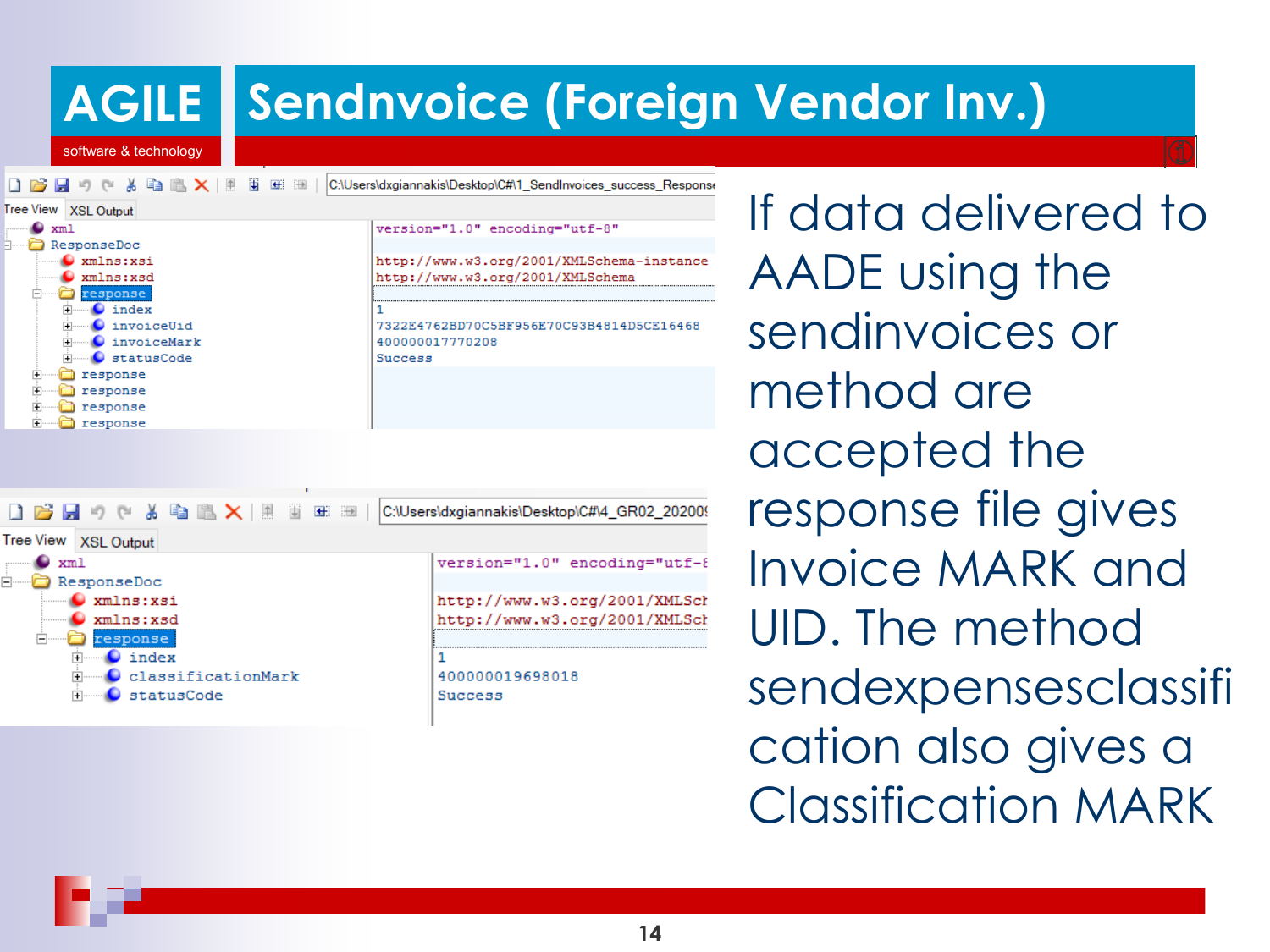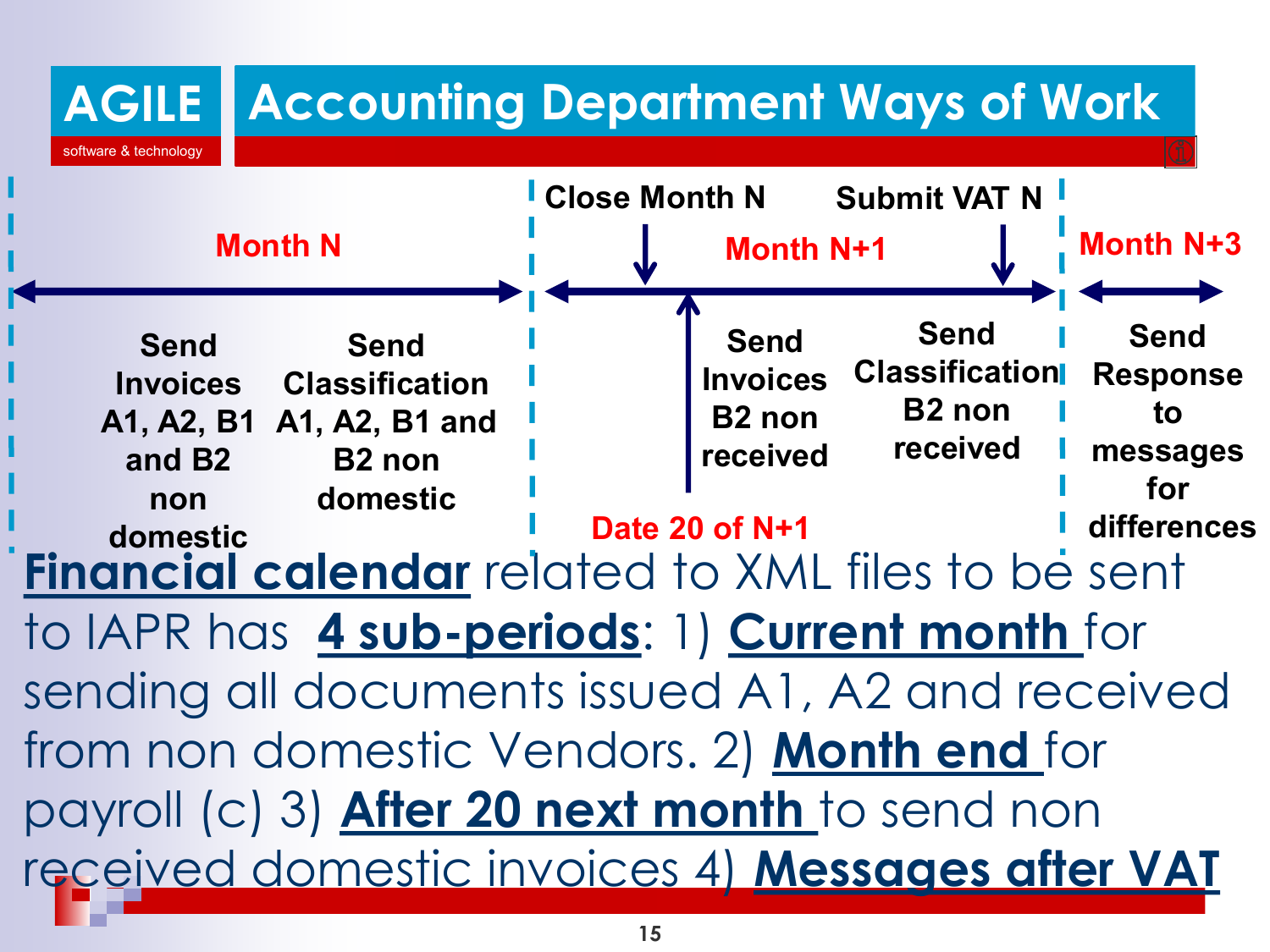#### **AGILE** software & technology **Accounting Department Ways of Work**

# **The Accounting Department** will post data as usual

- ➢ **Programs scheduled to run at night** prepare the XML files send them to AADE and receive response XML files updating the control table
- ➢ **Every morning users should check the data sent and received** correct errors and send again.
- ➢ **Every 21 of each month** should identify the local vendors invoices to be sent
- ➢ **Every 31 of each month** should identify the reasons for differences (unassigned and control data entries in different periods)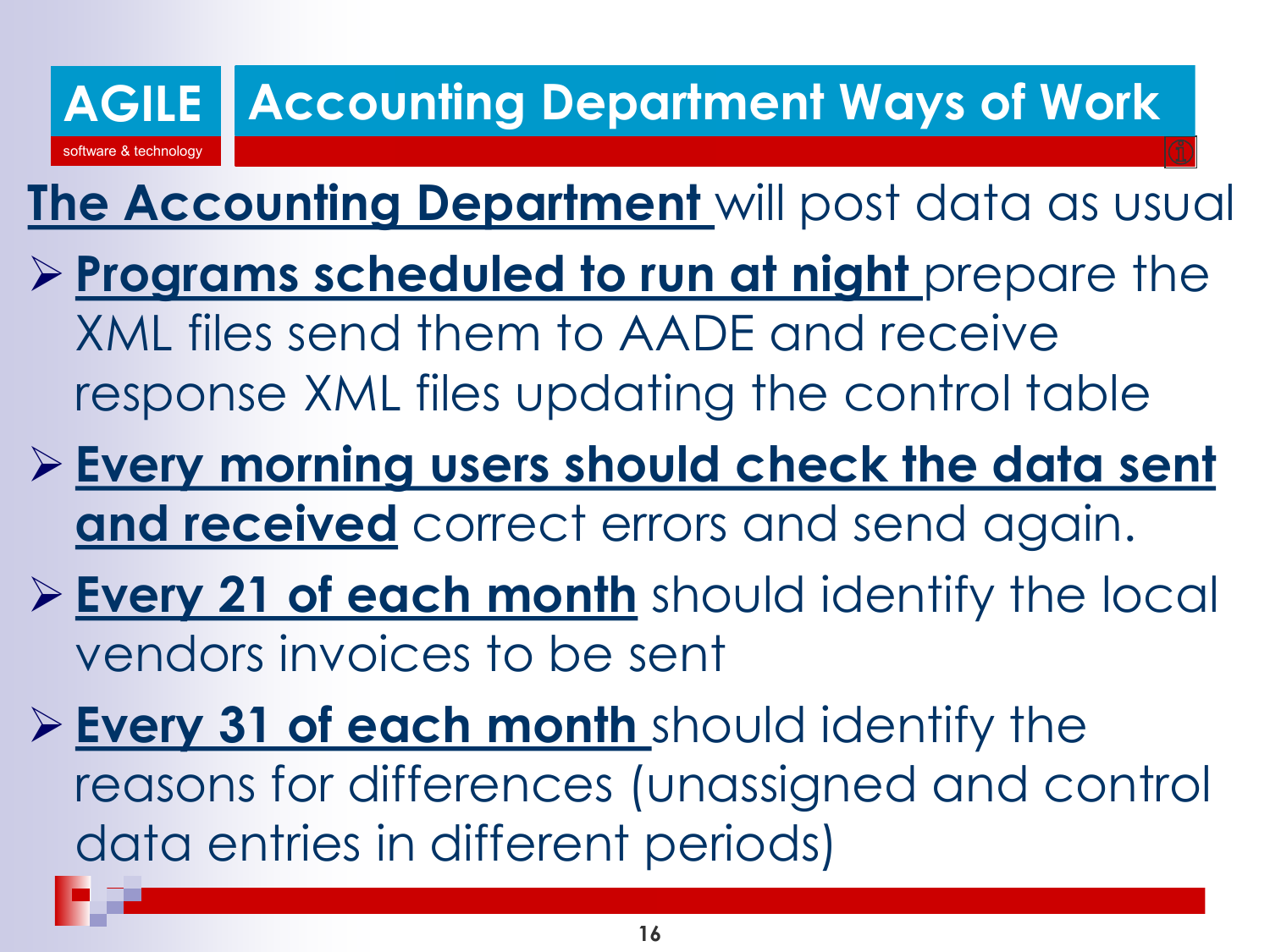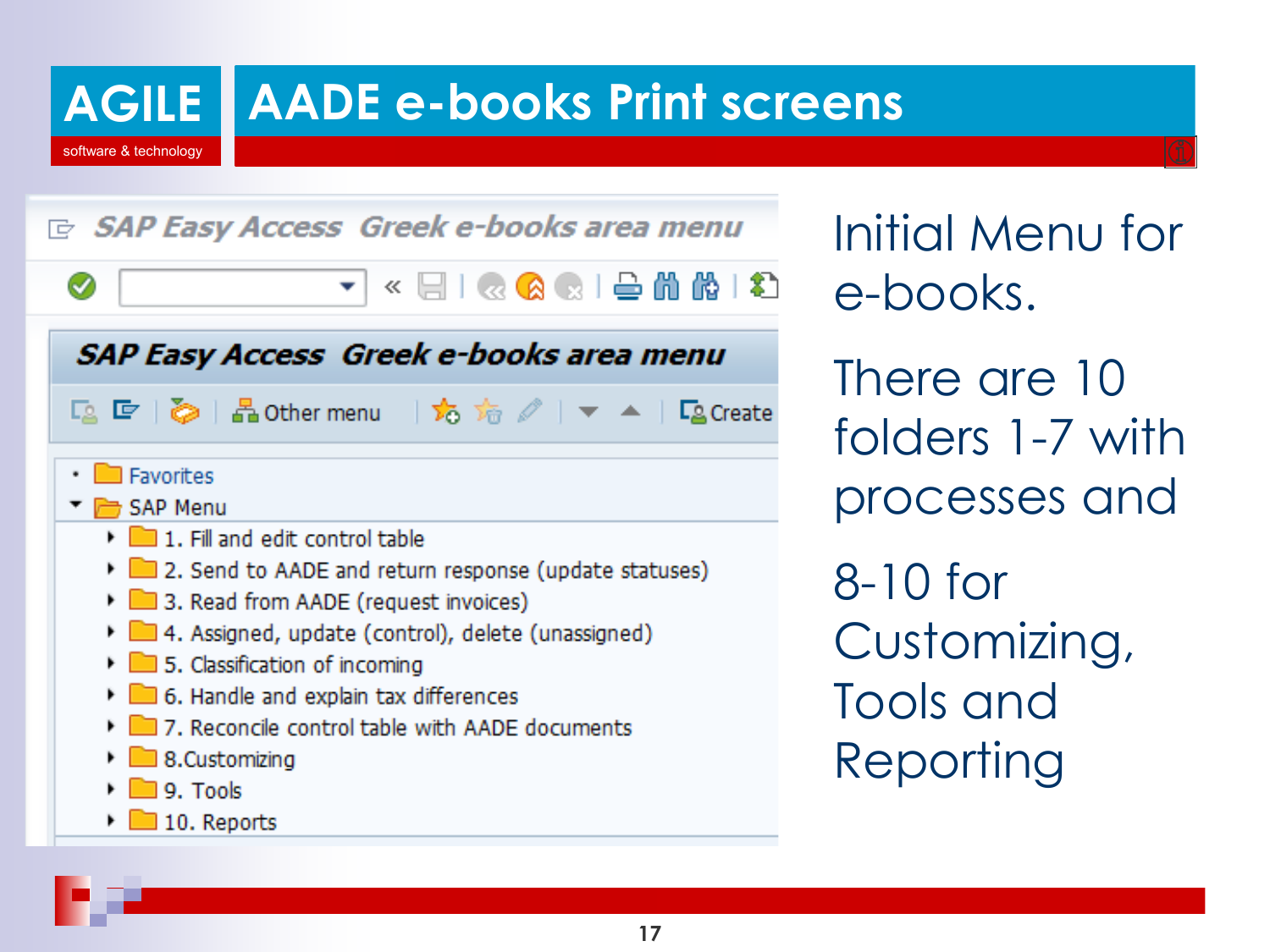#### **AGILE AADE e-books Print screens**

software & technology

#### Greek e-books fill control table programs

| $\circledR$      |                          |                     |
|------------------|--------------------------|---------------------|
| Revenues         |                          |                     |
| Revenues         | Expenses                 | G/L Postings        |
| With Customer    | With Domestic Vendor     | Payroll             |
| Without Customer | With Non Domestic Vendor | <b>Depreciation</b> |
|                  | Without Vendor           | Year End            |

The fill and send program comprising the **3 types of data to be sent to AADE**: Revenues (with customer – mirrored, without Customer non mirrored e.g. retail). Expenses and GL postings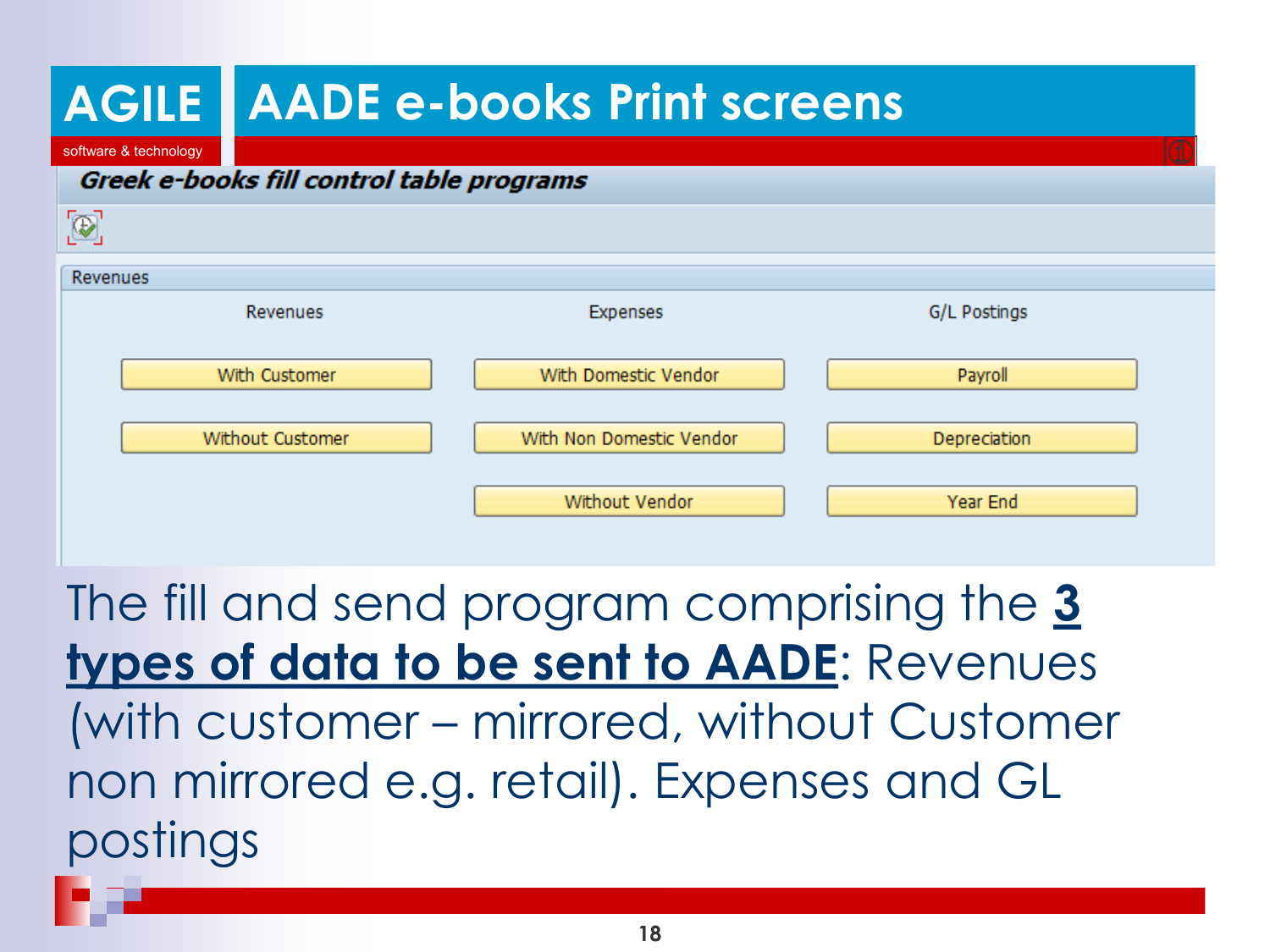software & technology

### **AADE e-books Print screens**

| 喡 | Program<br>Edit<br>Goto<br>System                     | Help       |                                             |               |
|---|-------------------------------------------------------|------------|---------------------------------------------|---------------|
|   | ☑<br>$\ll$                                            |            | HIQQ 18 18 11 11 11 11 11 11 11 11 11 12 12 |               |
|   | Greek e-books Load Outgoing Invoices to Control Table |            |                                             |               |
|   | $\circledast$ [Fe                                     |            |                                             |               |
|   |                                                       |            |                                             |               |
|   | Company Code                                          | GR02       |                                             |               |
|   | Document Number                                       | 1800000003 | to                                          | ₽             |
|   | <b>Fiscal Year</b>                                    | 2020       | to                                          |               |
|   | Document Type                                         | Q1         | to                                          | $\frac{1}{2}$ |
|   |                                                       |            |                                             |               |
|   | Posting Date                                          |            | to                                          |               |
|   | Document Date                                         |            | to                                          |               |
|   | <b>Entry Date</b>                                     |            | to                                          | 中国で           |
|   |                                                       |            |                                             |               |
|   |                                                       |            |                                             |               |
|   | Customer                                              |            | to                                          |               |
|   | Vendor                                                |            | to                                          |               |
|   | Country                                               |            | to                                          | 白母は           |
|   |                                                       |            |                                             |               |
|   |                                                       |            |                                             |               |
|   |                                                       |            |                                             |               |
|   | √ Test Run                                            |            |                                             |               |

Program for **uploading Customer Invoices**  (mirrored) to the Control Table and create the XML file to be sent to AADE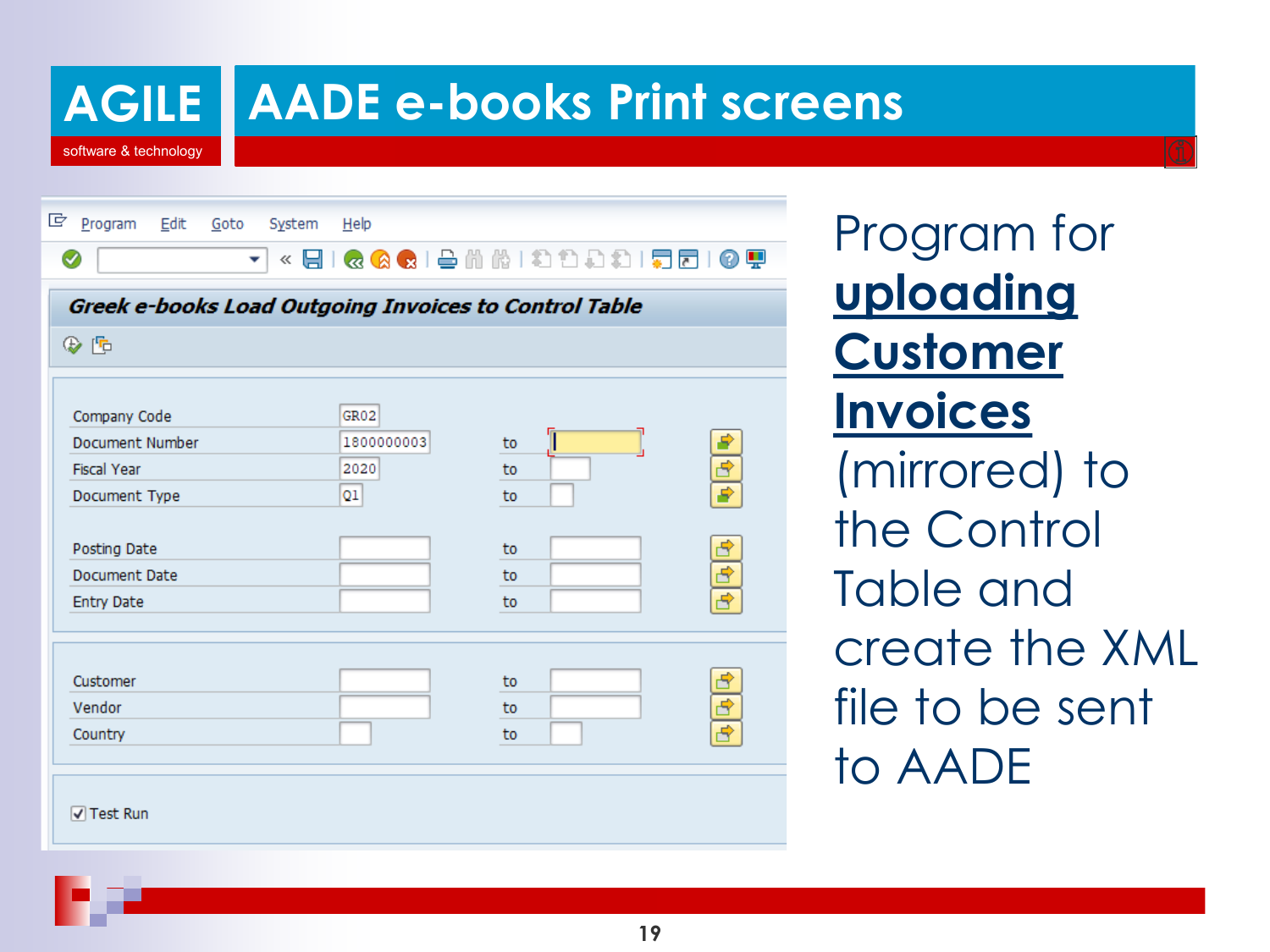|                       | <b>AGILE   AADE e-books Print screens</b>               |          |                              |
|-----------------------|---------------------------------------------------------|----------|------------------------------|
| software & technology |                                                         |          |                              |
|                       | Greek e-books Upload Incoming Invoices to Control Table |          |                              |
|                       | $\circledast$                                           |          |                              |
|                       | <b>Document Selection</b>                               |          |                              |
|                       | Company Code<br><b>Fiscal Year</b>                      |          |                              |
|                       | Document Number                                         | to       | 8                            |
|                       | Document Type<br>Posting Date                           | to<br>to | B<br>$\overline{\mathbf{B}}$ |
|                       | Document Date                                           | to       | $\overline{\mathbf{B}}$      |
|                       | <b>Entry Date</b>                                       | to       | ₩                            |
|                       | <b>Partner Selection</b>                                |          |                              |
|                       | Vendor                                                  | to       | R                            |
|                       | <b>Test Run</b>                                         |          |                              |

Program for **uploading Vendor Invoices** (mirrored) to the Control Table, wait to be matched and create the XML file to be sent to AADE